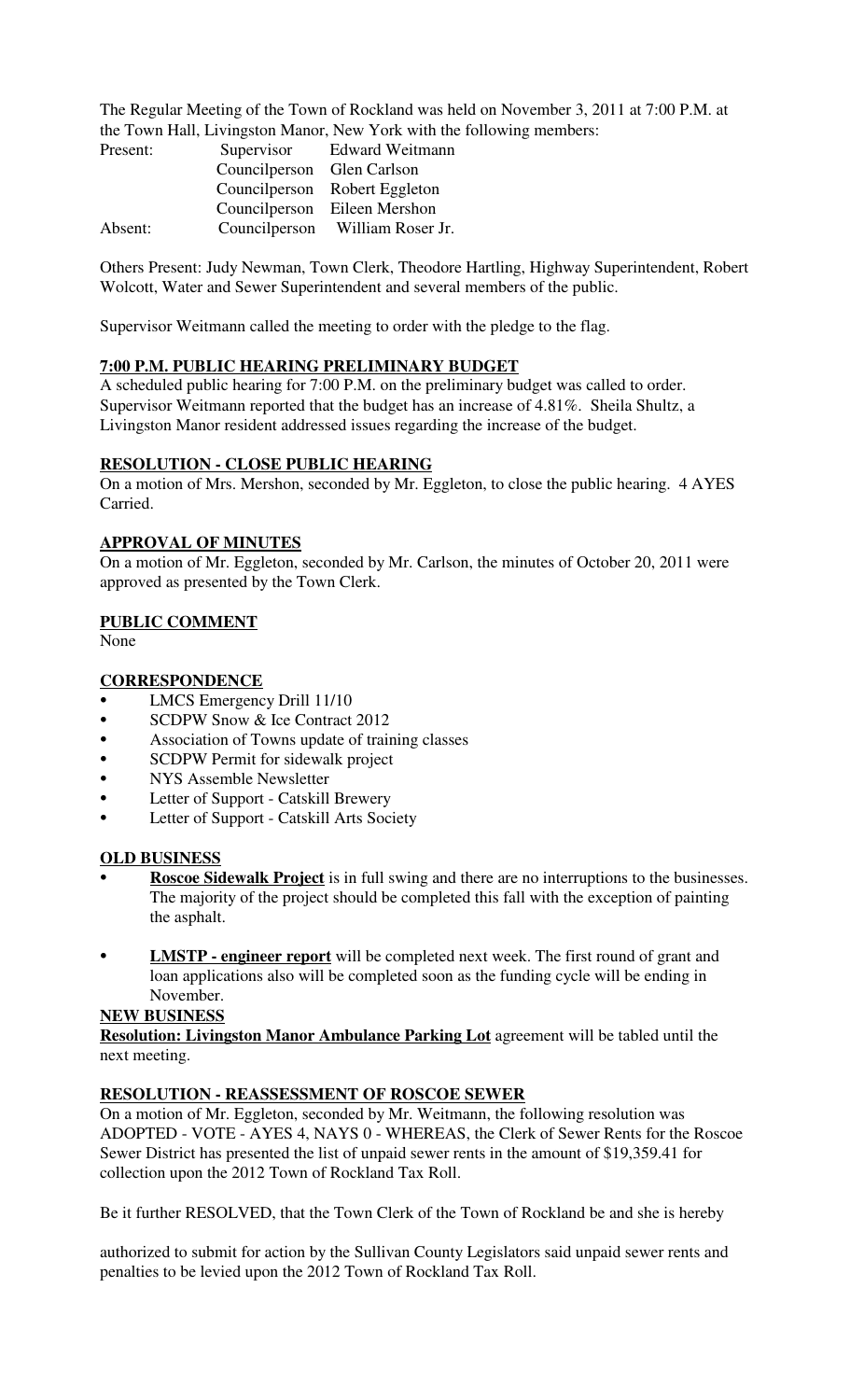# *REGULAR MEETING, TOWN OF ROCKLAND, NOVEMBER 3, 2011*

Be it further RESOLVED, that the attached list of unpaid charges in the foregoing amounts be and constitute a part of this resolution.

Adopted by unanimous vote.

# **RESOLUTION - REASSESSMENT OF ROSCOE-ROCKLAND WATER**

On a motion of Mrs. Mershon seconded by Mr.Carlson, the following resolution was ADOPTED - VOTE - AYES 4, NAYS 0 - WHEREAS, the Clerk of Water Rents for the Roscoe-Rockland Water District has presented the list of unpaid water rents in the amount of \$24,039.46 for collection upon the 2012 Town of Rockland Tax Roll.

 Be it further RESOLVED, that the Town Clerk of the Town of Rockland be and she is hereby authorized to submit for action by the Sullivan County Legislators said unpaid water rents and penalties to be levied upon the 2012 Town of Rockland Tax Roll.

 Be it further RESOLVED, that the attached list of unpaid charges in the foregoing amounts be and constitute a part of this resolution. Adopted by unanimous vote.

# **RESOLUTION - REASSESSMENT OF LIVINGSTON MANOR WATER**

On a motion of Mrs. Mershon, seconded by Mr. Eggleton, the following resolution was ADOPTED - VOTE - AYES 4, NAYS 0 - WHEREAS, the Clerk of Water Rents for the Livingston Manor Water District has presented the list of unpaid water rents in the amount of \$30,711.31 for collection upon the 2012 Town of Rockland Tax Roll.

 Be it further RESOLVED, that the Town Clerk of the Town of Rockland be and she is hereby authorized to submit for action by the Sullivan County Legislators said unpaid water rents and penalties to be levied upon the 2012 Town of Rockland Tax Roll.

 Be it further RESOLVED, that the attached list of unpaid charges in the foregoing amounts be and constitute a part of this resolution. Adopted by unanimous vote.

# **RESOLUTION - REASSESSMENT OF LIVINGSTON MANOR SEWER**

On a motion of Mrs. Mershon, seconded by Mr. Eggleton, the following resolution was ADOPTED - VOTE - AYES 4, NAYS 0 - WHEREAS, the Clerk of Sewer Rents for the Livingston Manor Sewer District has presented the list of unpaid sewer rents in the amount of \$35,576.01 for collection upon the 2012 Town of Rockland Tax Roll.

 Be it further RESOLVED, that the Town Clerk of the Town of Rockland be and she is hereby authorized to submit for action by the Sullivan County Legislators said unpaid sewer rents and penalties to be levied upon the 2012 Town of Rockland Tax Roll.

 Be it further RESOLVED, that the attached list of unpaid charges in the foregoing amounts be and constitute a part of this resolution. Adopted by unanimous vote.

# **At 7:15 PM THE PUBLIC HEARING FOR LOCAL LAW #2-2011**

Supervisor Weitmann called the public hearing to order for Local Law #2 for 2011 entitled "to override the tax levy limit established by General Municipal Law Section 3-C. There was no public comment.

## **Resolution - Close Public Hearing**

On a motion of Mr. Eggleton, seconded by Mrs. Mershon, to close the public hearing. VOTE - AYES 4, NAYS 0

## **Resolution - Adopt Local Law #2 for 2011**

On a motion of Mr. Carlson, seconded by Mr. Eggleton, to adopt Local Law #2 for 2011. VOTE - AYES 4, NAYS 0 Copy of the law as follows:

## **1. Legislative Intent.**

It is the intent of this local law to override the limit on the amount of real property taxes that may be levied by the Town of Rockland, County of Sullivan, pursuant to General Municipal Law §3-c, and to allow the Town of Rockland, County of Sullivan, to adopt a town budget for (a) town purposes, (b) fire protection districts and (c) any other special improvement district governed by the Town Board for the fiscal year 2012 that requires a real property tax levy in excess of the "tax levy limit" as defined by General Municipal Law §3-c.

## **§2. Authority.**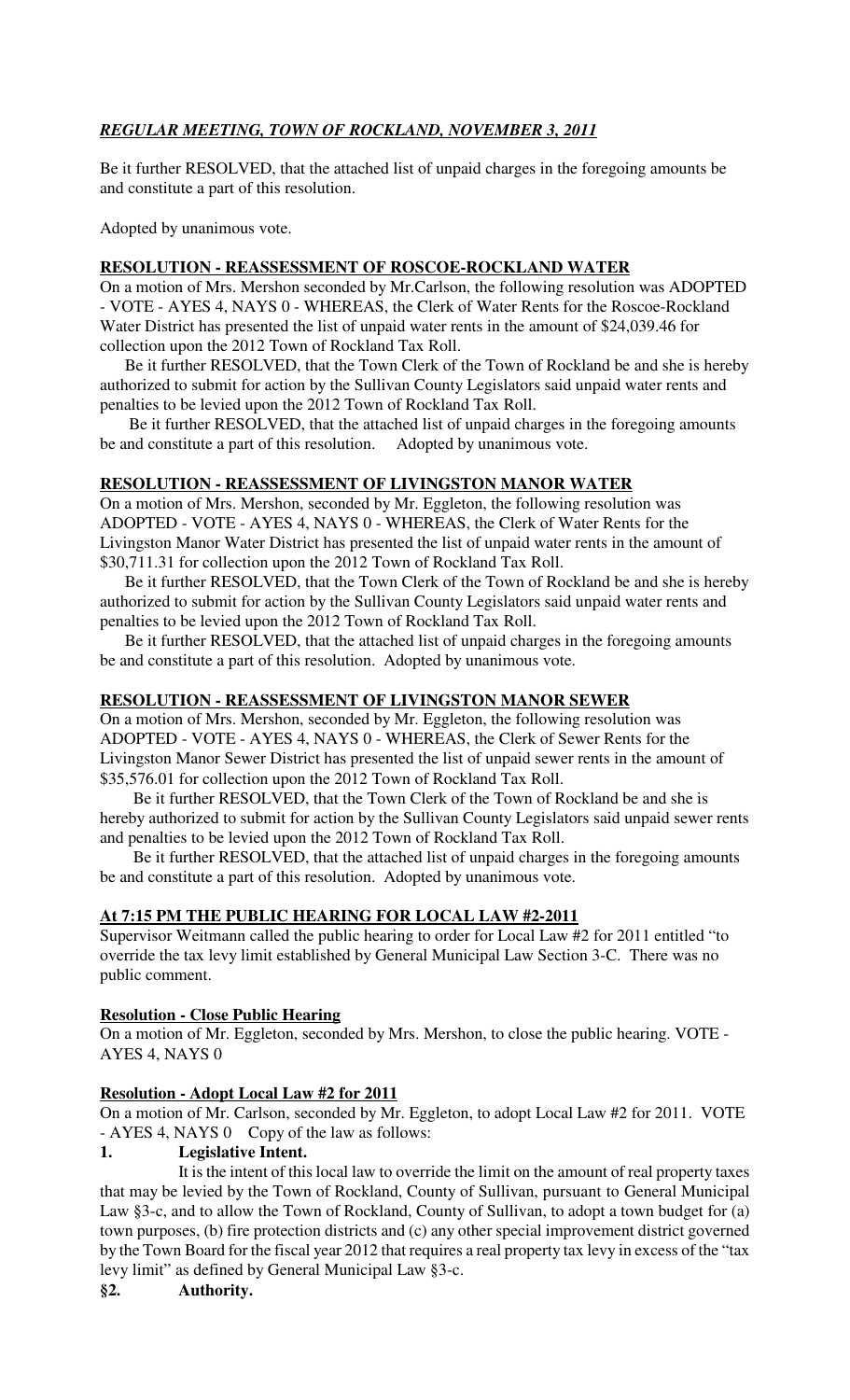# *REGULAR MEETING, TOWN OF ROCKLAND, NOVEMBER 3, 2011*

This local law is adopted pursuant to subdivision 5 of General Municipal Law §3 c,

expressly authorizes the Town Board to override the tax levy limit by the adoption of a local law approved by vote of sixty percent (60%) of the Town Board.

**§4. Severability.** 

which

If any clause, sentence, phrase, paragraph or any part of this local law shall for any reason be adjusted finally by a Court of competent jurisdiction to be invalid, such judgment shall not effect, impair or invalidate the remainder of this local law, but shall be confined in its operation and effect to the clause, sentence, phrase, paragraph or any part thereof, directly involved in the controversy or action in which such judgment shall have been rendered. It is hereby intended to be the legislative intent that the remainder of this local law would have been adopted had any such provisions not been included.

**§5. Effective date.** This local law shall take effect immediately upon filing in the office of the Secretary of State.

## **A copy of the Snow & Ice Resolution is attached to the minutes**

## **NEW BUSINESS - continued**

**Sewer/Water** Weekend schedule was presented. **Town Clerk's** Monthly report was presented.

#### **DEPARTMENT HEADS**

**Highway Superintendent** Ted Hartling reported that he met with FEMA representatives today to sign off on paper work for funding.

## **RESOLUTION -AUTHORIZE HIGHWAY SUPERINTENDENT TO PROCEED WITH STATE BID FOR UTILITY TRUCK**

On a motion of Mrs. Merson, seconded by Mr. Carlson, to authorize Ted Hartling to proceed with purchasing a utility truck through the state bid process.

Ted also reported on that his department is working on Pelnor Hollow cutting trees to widen said road.

**Water and Sewer Superintendent** Bob Wolcott reported that his department had to work on a water main break in Livingston Manor. It was a 10 inch line. He also reported on repairs to a sewer line in Roscoe near the school.

## **APPROVAL OF BILLS**

On motion of Mrs. Mershon, seconded by Mr. Carlson, the following resolution was ADOPTED - Vote - Ayes 4, Nays 0 - resolved - to approve the bills on abstract #21 dated November 3, 2011 in the following amounts:

| General Fund                  | #334 - 348    | \$18,793.16 |
|-------------------------------|---------------|-------------|
| Highway                       | #355 - 375    | \$24,910.35 |
| Livingston Manor Water        | $#156 - 162$  | \$4,116.23  |
| <b>Livingston Manor Sewer</b> | #177 - 183    | \$4,380.32  |
| Roscoe Sewer                  | $\#143 - 149$ | \$3,446.03  |
| Roscoe-Rockland Water         | $#142 - 146$  | \$1,772.24  |
| Roscoe-Rockland Light         | #41-43        | 365.48      |
|                               |               |             |

## **ADJOURNMENT**

On motion by Mrs. Mershon., seconded by Mr. Carlson, the meeting was adjourned at 7:33 PM.

 $\overline{\phantom{a}}$  , and the contract of the contract of the contract of the contract of the contract of the contract of the contract of the contract of the contract of the contract of the contract of the contract of the contrac

Respectfully submitted,